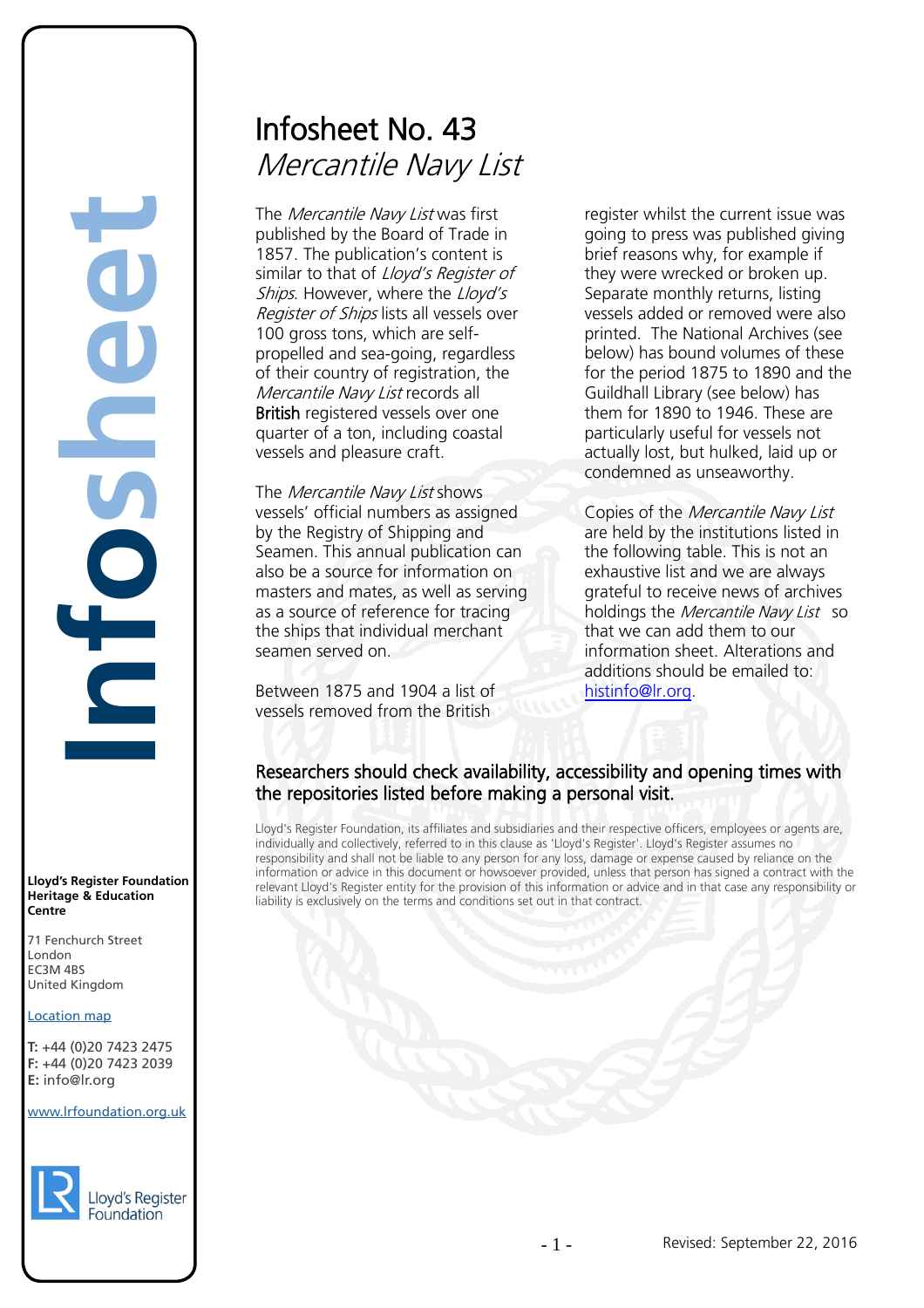**Lloyd's Register Foundation Heritage & Education Centre**

71 Fenchurch Street London EC3M 4BS United Kingdom Information Services EC3M 4BS

## Location map

T: +44 (0)20 7423 2475 **F:** +44 (0)20 7423 2039 Fax: +44 (0)20 7423 2039 **E:** info@lr.org  $F \rightarrow (0/20, 1 + 2)$ 

www.lrfoundation.org.uk



| yd's Register |  |
|---------------|--|
| undation      |  |

|          | <b>Contact details</b>                                                                                                                                                                | Collection                                                                                                                                                                                            |
|----------|---------------------------------------------------------------------------------------------------------------------------------------------------------------------------------------|-------------------------------------------------------------------------------------------------------------------------------------------------------------------------------------------------------|
| Cornwall | The Bartlett Library<br>National Maritime Museum Cornwall<br>Discovery Quay<br>Falmouth<br>Cornwall<br><b>TR11 3QY</b><br>T: +44 (0)1326 214579                                       | 1855; 1857; 1858;<br>1859; 1861; 1864;<br>1866; 1867; 1870;<br>1872; 1874: 1875 to<br>1917; 1919 to 1940;<br>1947; 1949-1951;<br>1953; 1955; 1957;<br>1958; 1960; 1964;<br>1965; 1970; 1972 &<br>1973 |
| Cumbria  | The Beacon<br><b>West Strand</b><br>Whitehaven<br>Cumbria<br><b>CA28 7LY</b><br>T +44 (0)1946 592 302<br>E thebeacon@copelandbc.gov.uk<br>www.thebeacon-whitehaven.co.uk              | Please contact the<br>institution for details of<br>their holdings                                                                                                                                    |
| Glasgow  | Mitchell Library<br>City Library<br>North Street<br>Glasgow<br><b>G3 7DW</b><br>T +44 (0)141 287 2999<br>F +44 (0)141 287 2815<br>E archives@csglasgow.org<br>www.mitchelllibrary.org | 1857, 1862, 1878,<br>1881-1884, 1886,<br>1889, 1891-1892,<br>1895-1896, 1898-1909,<br>1911-1922, 1930-1969,<br>1971-1976.                                                                             |
| Kent     | The World Ships Society<br><b>PO Box 706</b><br>Gravesend<br>Kent DA12 5UB<br>www.worldshipsociety.org                                                                                | Extensive collection.<br>Members only.                                                                                                                                                                |